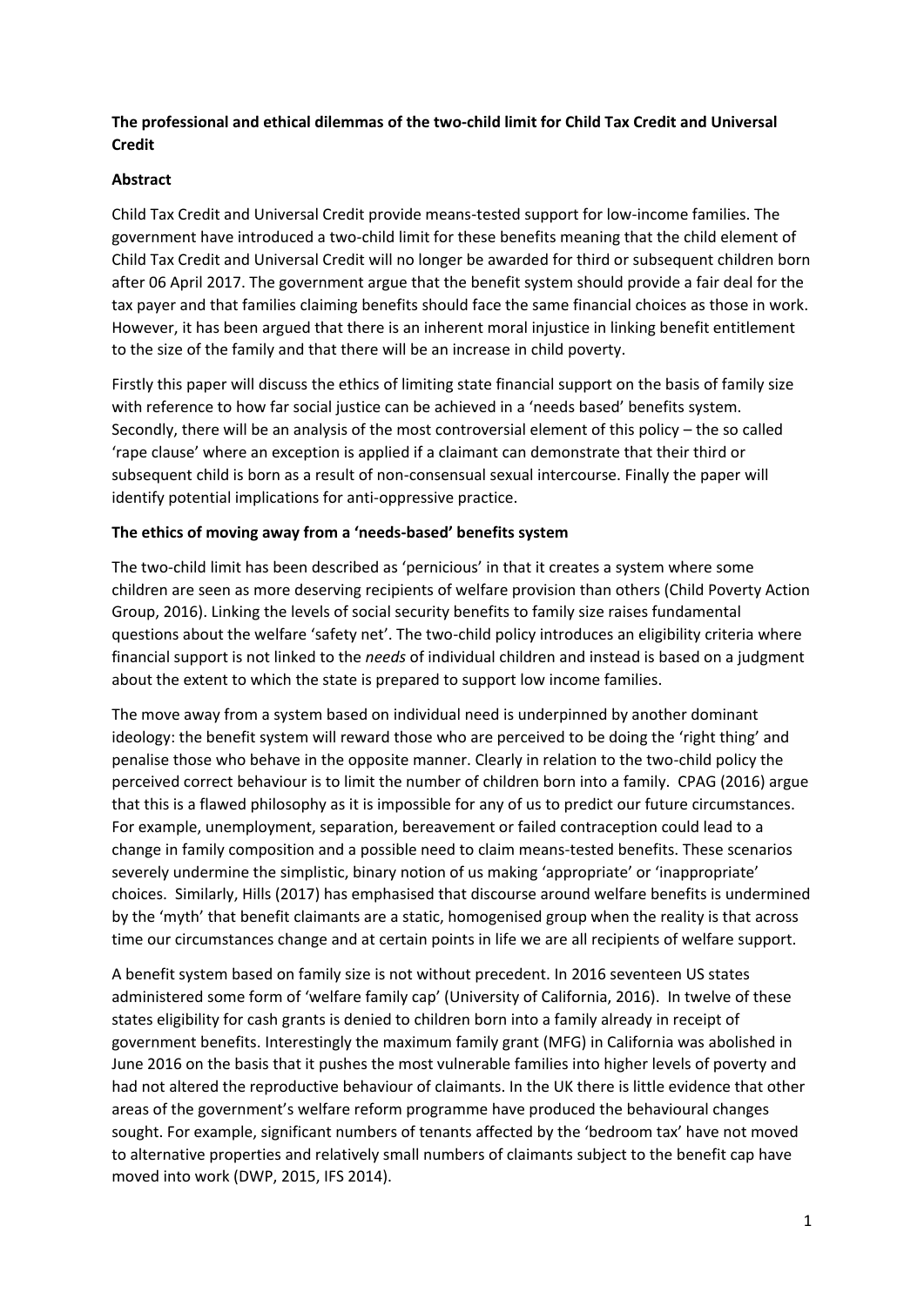An analysis of the ethics of the two-child limit should acknowledge the government's rationale for introducing this benefit change. Since 2010 successive governments have pursued a welfare reform agenda based on the belief that the welfare system is too complex and lacks incentives to encourage people on benefits to move into work. The government maintain that the reshaped system is based on fairness and affordability. Since 2010 both David Cameron and his successor as Prime Minister Theresa May have been keen to emphasise that a fair benefits system is based on the principles of social justice. Crossley (2017, p31) states that the focus of the 'compassionate conservatism' version of social justice is on the individual and families, with 'poverty presented as an effect of personal failings as opposed to an inadequate income and its effects'. This interpretation of social justice does not adequately recognise the way that poverty and inequality are perpetuated by systems and structures (Rawls 1999) or the impact that oppression and discrimination has on marginalised individuals (Lister, 2007). It is arguably also at odds with the Social Mobility Commission view that positive social change requires a fundamental reworking of the education system, housing market, local economies and the labour market (Social Mobility Commission 2016).

The interpretation of social justice that underpins the introduction of the two-child limit very much centres on the 'choices' which families make about their lives: 'Benefit entitlement adjusts automatically to family size, whilst families supporting themselves solely through work do not see their incomes rise in the same way when they have more children.' (HM Government 2016,p5). Dorling (2010) has argued that in countries such as the UK where there are high levels of income inequality statements such as the above and policies such as the 2-child limit are more prevalent as the population as a whole is less compassionate. This fits with the notion of 'othering' (Patrick 2016) in which people experiencing poverty related problems can themselves establish a hierarchy of who is more or less deserving of state support.

## **Exceptions to the two-child limit policy and the ethics of the 'rape clause'**

In January 2017 the government published details of the exceptions to the 2-child limit policy (DWP 2017a). Claimants will be exempt from this policy in the following three circumstances:

- Children likely to have been born as a result of rape
- Children living long-term with family and friends
- Children born in a multiple birth

For the first two exceptions listed above a third-party evidence system has been introduced. This requires professionals such as social workers, GPs, midwives and health visitors to verify that a claimants' circumstances meet one of the exceptions. Children may be living with family or friends on an informal basis and for the exception to apply in these circumstances a professional will be required to confirm that the child being cared for would otherwise have been cared for by a local authority. Similarly evidence will need to be provided to the benefit authorities if a more formal arrangement is in place (e.g. adoption of guardianship order). There are certainly capacity issues for professionals who will have these new responsibilities placed on them. We may also see some changes in the dynamics of the service user-professional relationship which could create ethical concerns where, for example, a social worker effectively becomes a 'gate-keeper' for a client to access benefits for their children.

Without question the most significant ethical issues (both philosophical and practical) of the entire two-child limit policy relate to the 'rape-clause'. The principles behind the 'rape clause' have been strongly criticised by a wide range of organisations (for example, Engender, Child Poverty Action Group, Citizens Advice Scotland). Engender (2017, p.3) state that 'This clause will re-traumatise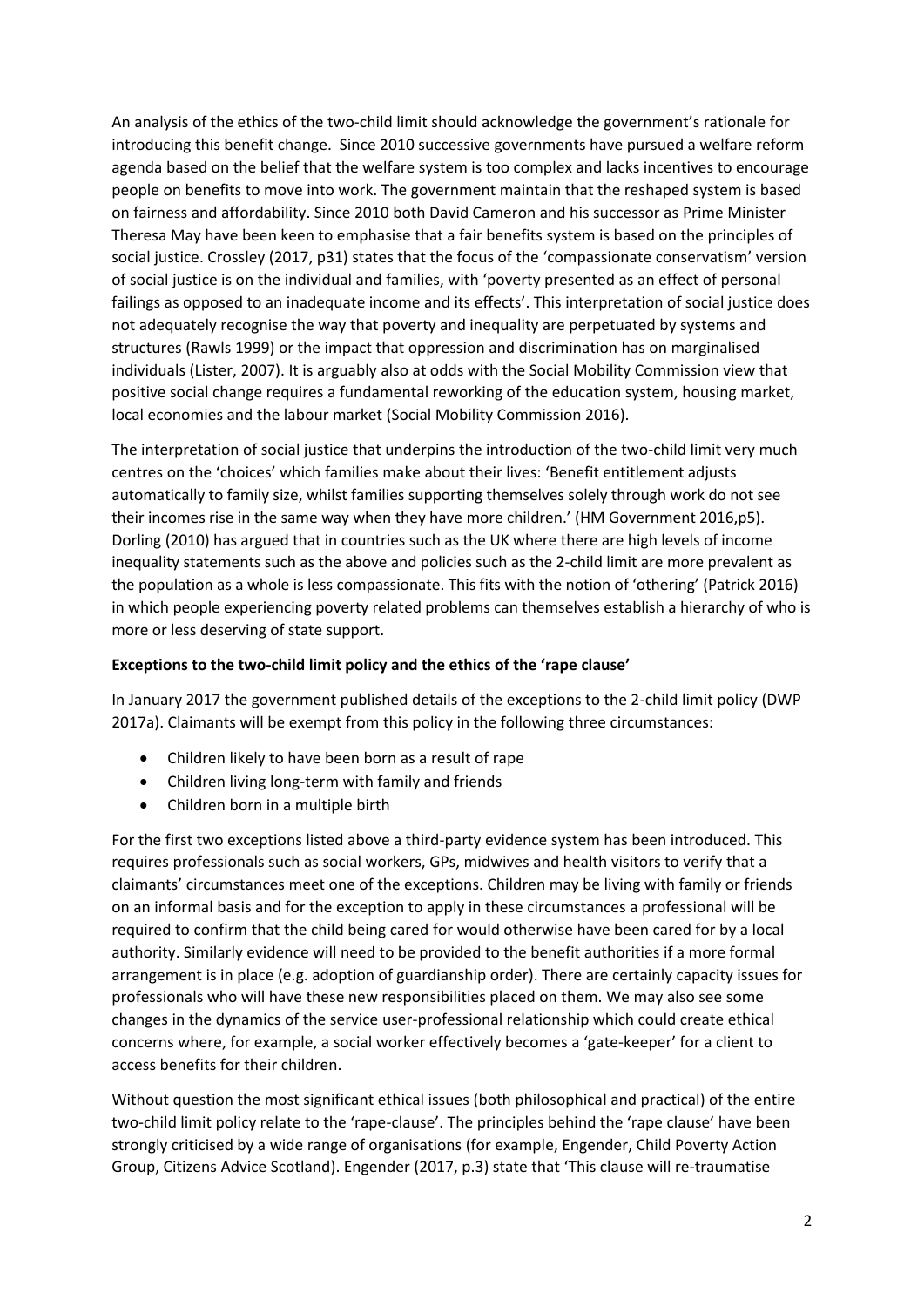individual women who have survived rape by forcing them to disclose sexual violence at a time and context not of their own choosing, on pain of deeper impoverishment.' The benefit system is underpinned by a 'burden of proof' philosophy that rests with the claimant and these concerns about the nature and timing of disclosure are real and compelling. If a third or subsequent child is born as a result of non-consensual conception at a time when the claimant was in an abusive relationship and subject to 'control or coercion' an exception which also apply. However, the claimant will need to confirm that she is no longer living with the alleged perpetrator. The government argue that this is necessary to ensure that perpetrators do not benefit financially from the exception. However, it has been argued that this fails to recognise the difficulty that victims can have in leaving an abusive partner (Machin, 2017).

Department for Work and Pensions guidance (DWP 2017b) states that in addition to social workers and health professionals, evidence will be accepted through the completion of an approved form by a specialist worker from Rape Crisis, Refuge, Women's Aid Federation or the Survivors Trust. Following the consultation period it was confirmed that police officers are not included as third party assessors. The government state that the third-party evidence model will mean that neither Department for Work and Pensions or Her Majesty's Revenue and Customs staff will need to directly question claimants or take evidence from them. Decision makers are instructed to accept evidence from the approved third-party on the basis that the claimant had demonstrated that there circumstances are consistent with 'those of a person whose child has been conceived as a result of non-consensual sex'.

As part of an analysis of this issue it is important to examine both the official form that third parties need to complete and the DWP guidance that has been issued to accompany the form. This reveals not only important technical detail in relation to the responsibilities placed on third parties, but also says much about the ethics and philosophy that underpin this exception. The guidance states that professionals should only complete the exception form in the 'course of your professional duties'. This seemingly simple statement is open to a wide range of interpretations about what constitutes 'professional duties'. This will be an issue that organisations and professionals will need to clarify and to be mindful of their relationship with service users. The guidance states that there is no requirement to seek evidence to confirm a claimant's circumstances and that the third party is only confirming an understanding that what has been reported to them (the form asks only that the third party ticks a box to support the exception). Clearly the ambiguity of this statement is intended to prevent the need for a claimant to report and provide evidence in a way that would be required, for example, in a criminal setting. However, this gives a level of discretion and responsibility to a third party that they might not feel comfortable with and which again provides a potential area of conflict with a service user.

There are multiple tensions within the third-party model: the specialist professionals with the greatest level of understanding of the needs of women who have been raped will perhaps be the least inclined to disclose information to the DWP/HMRC. Other professionals who are categorised as approved third parties may not have the knowledge and skills to appropriately understand the complex needs of this client group. There is a risk that professionals will make judgements about how a rape victim presents and behaves and consciously or unconsciously profile their service users accordingly. Some campaigning groups (CPAG, Citizens Advice Scotland) have argued that the list of third-party professionals should be extended to include advice workers and even family and friends or religious leaders. The rationale for this is that if the DWP and HMRC are prepared to accept reasonable evidence it should be allowed to come from the people who are the closest and most trusted by the claimant.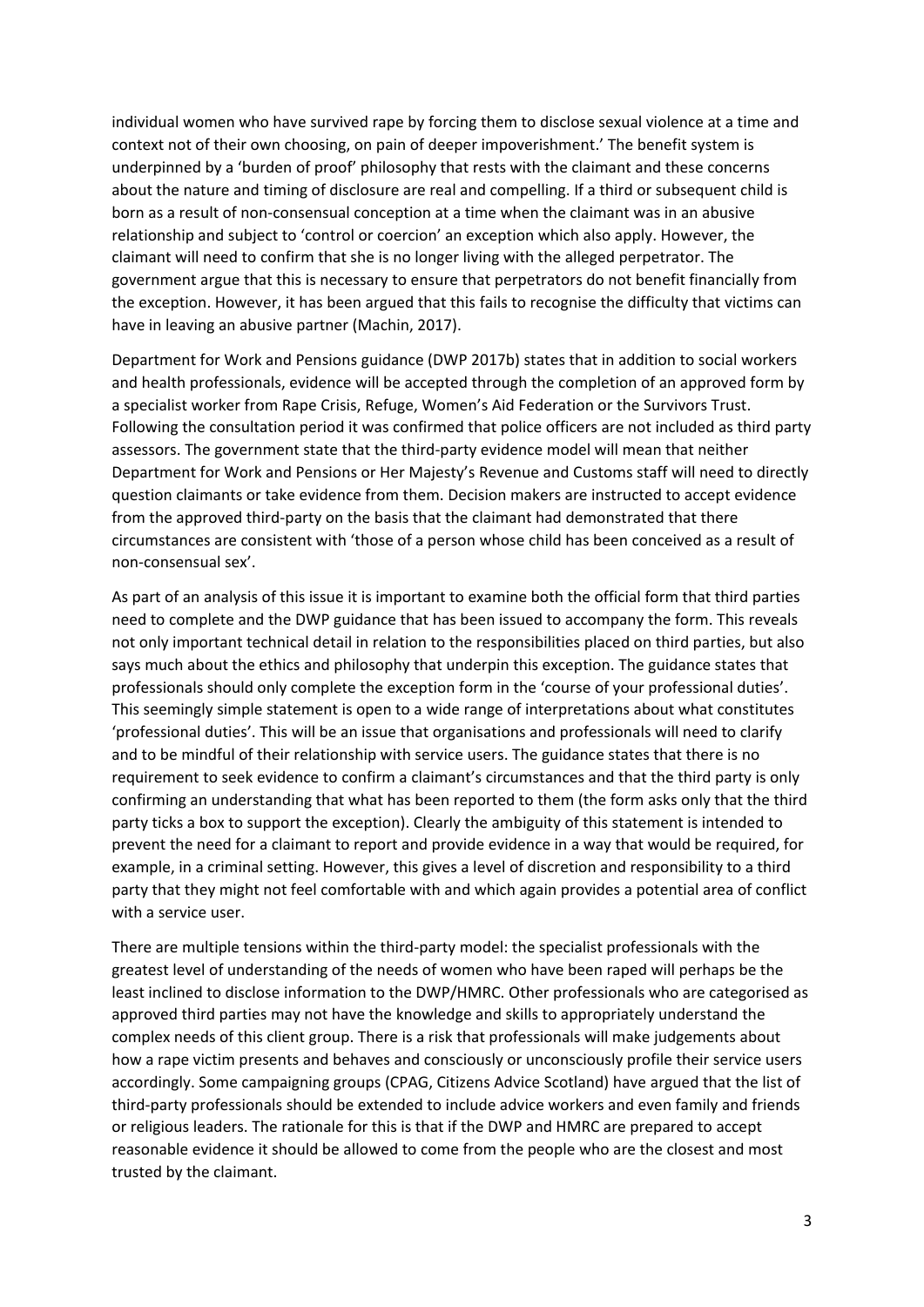The rape exception has also raised concerns in relation to privacy and confidentiality. In a letter to the Employment Minister Damian Hinds the Social Security Advisory Committee (SSAC 2017) stated that given the limited number of situations in which this exception applies it would be straightforward to identify which of these applied to a particular claimant. The Minister considered that privacy could not be guaranteed but asserted that the DWP are experienced in dealing with sensitive data (Hinds 2017). CPAG (2016) have identified an extensive range of situations in which an 'accidental disclosure' could be made. These include where there are joint claims for tax credits or universal credit with a current or future partner or where there are older children who are assisting with household finances. Typically a tax credits or universal credit recipient will be claiming a range of other benefits and may need to seek advice about debt issues, student finance or discretionary grants. In each of these situations it may become apparent that the rape exception is being applied (Machin, 2017).

The government maintains that women will not be forced to prove that they have been raped in order to secure welfare payments (HM Government 2017, p9). 'The Government does recognise that the handling of this exception is very sensitive. As we introduce the measure we will set up procedures that are mindful of the sensitivities involved. Neither DWP nor HMRC staff will question the claimant about the incident other than to take the claim and receive the supporting evidence from the third party professional.'

### **Implications for anti-oppressive practice**

There is an overt political dimension to any discussion of anti-oppressive practice in relation to the two-child limit for means tested benefits. Thompson (2006) described the challenges associated with emancipatory practice when a 'New Right' philosophy focusing on the retrenchment of welfare provision dominates. The acceleration of this philosophy since 2010 has resulted in many professionals working within the health and social care sector being forced to contemplate how they can appropriately support service users in a climate of cuts and austerity which run counter to their own professional values. The underlying challenge, therefore, for practitioners is to keep antioppressive values at the core of practice when working within a system that many would view as promoting inequality and structural oppression. Banks and Gallagher (2009) consider individual and social justice to be linked and again this poses challenges for anti-oppressive practice when outcomes for individuals are interwoven with a programme of welfare reform characterised by judgment and conditionality. These tensions created by the welfare state in a capitalist society are of course nothing new (see for example the writing of Marshall 1972 and O'Connor 1973) but we are witnessing an unprecedented period of change.

The language and terminology used to both describe benefit claimants and to justify welfare reform has been the subject of considerable academic debate. Garthwaite (2011) has drawn parallels between the contemporary use of phrases such as 'shirkers' and 'strivers' and historical depictions of the deserving and undeserving poor. Roulstone (2015) describes the way in which government policy is legitimised by the portrayal of vulnerable groups in the mass media. This means that we see government policy driven by popular media narrative rather than by a critical examination of social and economic need. It is clear that language plays a key role in anti-oppressive practice. Dalrymple and Burke (2006, p150) have emphasised the importance of language in the connections and relationships that we build. Furthermore, they highlight the impact of language on professional relationships 'the language that we use to describe the people with whom we are working characterizes the nature of the relationship and, in turn, how we will intervene in their lives'. Professionals supporting service users who are affected by benefit changes such as the two-child limit will need to be mindful that many claimants internalise the negative terms which are often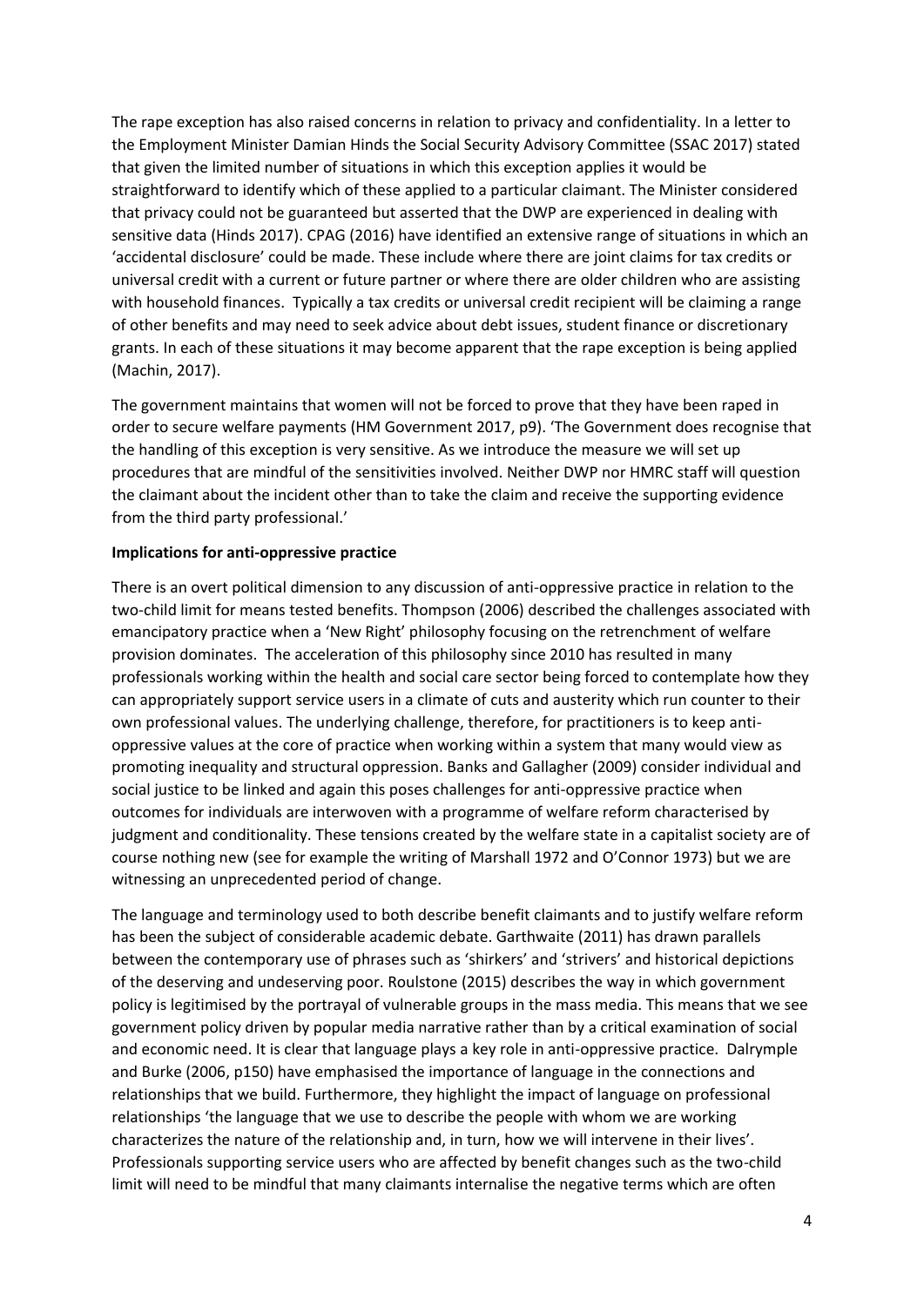used to describe them, but can also use prejudicial language to describe others who are perceived to be in similar positions to themselves. The very fact that the exception described in the previous part of this paper is already referred to as the 'rape clause' demonstrates how value-laden language quickly becomes part of the professional lexicon.

Ethical role modelling can play an important part in anti-oppressive practice. Leaders at all levels of an organisation (service directors, team leaders, senior case workers) are responsible for setting the ethical standards which they expect of staff and which then translate into the way in which services are delivered to clients (Millar and Poole 2011). Banks and Gallagher (2009) describe some of the key features of positive role modelling as avoiding favouritism and ensuring that the most marginalised and vulnerable are given a voice and fair access to services. This has implications for the way in which professionals work with those who are affected by the benefit changes introduced through welfare reform. An ethical approach must be underpinned by a recognition of the systematic oppression and inequality often experienced by benefit claimants and a genuine desire to improve their situation. The two-child limit for means tested benefits has been identified as having a disproportionately negative impact on women from some ethnic backgrounds, refugee women, women who have larger families for religious reasons and families with disabled children. Positive role modelling will be of particular importance when working with these client groups.

Dominelli (2010) emphasises that an understanding of inequality and oppression is central to antioppressive practice. Whilst oppression operates on many levels practitioners need to demonstrate an ideological awareness to effectively support those affected by changes to benefit system such as the two-child limit. An overtly campaigning or critical stance may sit uncomfortably with some professionals, or indeed be incompatible with their role. However, an understanding of the impact of political decisions on the lives of service users is important. This paper has discussed some of the sensitive issues around confidentiality and privacy that the two-child policy raises and concerns have been raised about protecting claimant's anonymity should they wish to challenge a decision to a social security appeal tribunal. Practitioners employed by public sector bodies will also be mindful to comply with the public sector equality duty which requires organisations to advance equality of opportunity and foster good relations between those who share a protected characteristic under the Equality Act 2010 (including pregnancy and maternity) and those who do not.

#### **Conclusion**

The full impact of the two-child policy will not be felt until the end of the current parliament. By 2020/21 it is estimated that 640,000 families will be affected with families losing up to £2,780 per year for each additional child in the family. Many claimants affected by the two-child policy will also be affected by reductions to other benefits. Practitioners in the health and social care sector will need to provide support to help claimants cope with the cumulative impact of these measures. The two-child policy raises fundamental questions about the role of the welfare state, the move away from a needs based system and the extent to which political decisions can and should influence public behaviour.

For practitioners the two-child policy raises a number of ethical dilemmas, not least the challenge of providing support to service users who are subject to a policy which may conflict with established professional values. Significant concerns and questions persist about the third party evidence model and the new, perhaps unwanted, responsibilities this places on professionals to confirm circumstances of the most sensitive and private nature to benefit authorities. These dilemmas will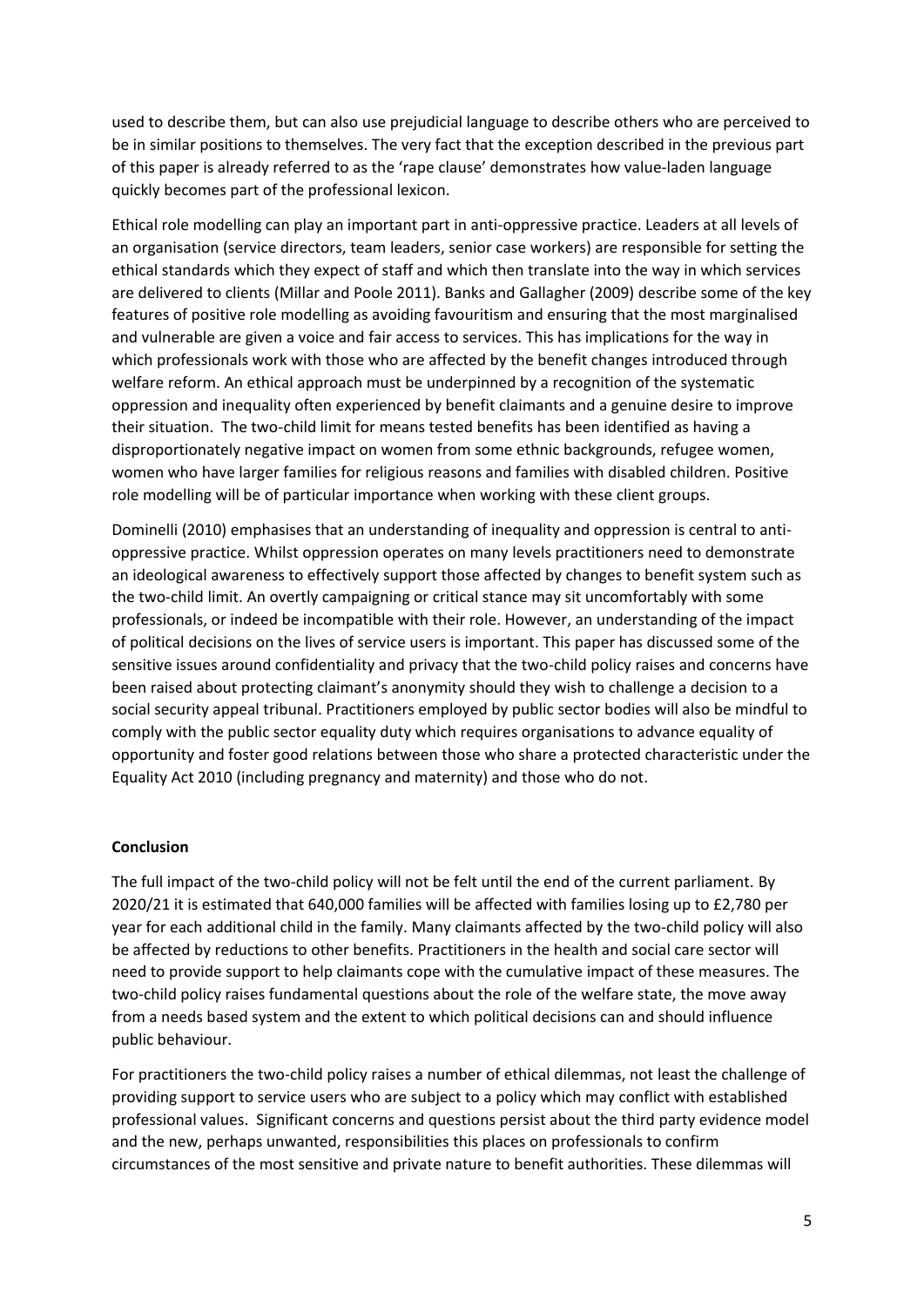almost certainly follow the principle established by Handy in that they can be managed but not solved. (Handy 1994).

# **References**

Banks, Sarah and Gallagher Anne (2009). *Ethics in professional life.* Basingstoke: Palgrave Macmillan

Child Poverty Action Group (2016). *Exceptions to the limiting of the individual Child Element of Child Tax Credit and the Child Element of Universal Credit to a maximum of two children CPAG's response*. Accessed on June 20 2017:

[http://www.cpag.org.uk/sites/default/files/Two%20child%20limit%20consultation\\_CPAG%20respon](http://www.cpag.org.uk/sites/default/files/Two%20child%20limit%20consultation_CPAG%20response.pdf) [se.pdf](http://www.cpag.org.uk/sites/default/files/Two%20child%20limit%20consultation_CPAG%20response.pdf)

Child Poverty Action Group (2017). *Two-child limit for Universal Credit: 200,00 more children put in poverty.* Accessed July 01 2017: [http://www.cpag.org.uk/content/two-child-limit-universal-credit-](http://www.cpag.org.uk/content/two-child-limit-universal-credit-200000-more-children-put-poverty)[200000-more-children-put-poverty](http://www.cpag.org.uk/content/two-child-limit-universal-credit-200000-more-children-put-poverty)

Crossley, Stephen (2017). The 'official' social justice: an examination of the Coalition government's concept of social justice. *Journal of Poverty and Social Justice.* vol 25 no 1, 21–33, DOI: 10.1332/175982717X14842282011532

Dalrymple, Jane and Burke, Beverley (2006). *Anti-Oppressive Practice. Social care and the law.*  Maidenhead: Open University Press

Department for Work and Pensions (2015). *Evaluation of removal of the spare room subsidy. Accessed on June 29 2017.* 

[https://www.gov.uk/government/uploads/system/uploads/attachment\\_data/file/506407/rsrs](https://www.gov.uk/government/uploads/system/uploads/attachment_data/file/506407/rsrs-evaluation.pdf)[evaluation.pdf](https://www.gov.uk/government/uploads/system/uploads/attachment_data/file/506407/rsrs-evaluation.pdf)

Department for Work and Pensions (2017a). *Child Tax Credit: exceptions to the 2 child limit.* Accessed on 29 June 2017: [https://www.gov.uk/guidance/child-tax-credit-exceptions-to-the-2-child](https://www.gov.uk/guidance/child-tax-credit-exceptions-to-the-2-child-limit)[limit](https://www.gov.uk/guidance/child-tax-credit-exceptions-to-the-2-child-limit)

Department for Work and Pensions (2017b). *Approved third party professionals who can complete these forms.* Accessed on July 10 2017: [https://www.gov.uk/government/publications/support-for](https://www.gov.uk/government/publications/support-for-a-child-conceived-without-your-consent/approved-third-party-professionals-who-can-complete-these-forms)[a-child-conceived-without-your-consent/approved-third-party-professionals-who-can-complete](https://www.gov.uk/government/publications/support-for-a-child-conceived-without-your-consent/approved-third-party-professionals-who-can-complete-these-forms)[these-forms](https://www.gov.uk/government/publications/support-for-a-child-conceived-without-your-consent/approved-third-party-professionals-who-can-complete-these-forms)

Dominelli, Lena (2010). *Social Work in a Globalizing World.* Cambridge: Polity

Dorling, Daniel (2012). *Fair Play. A Daniel Dorling reader on social justice.* Bristol: Policy Press

Engender (2017). *Engender submission of evidence on the two-child limit for Tax Credits & Universal Credit to the Scottish Parliament Social Security Committee.* Accessed on 03 July 2017: [https://www.engender.org.uk/content/publications/Engender-submission-of-evidence-on-the-two](https://www.engender.org.uk/content/publications/Engender-submission-of-evidence-on-the-two-child-limit-on-Tax-Credits-and-Universal-Credit-to-the-Scottish-Parliament-Social-Security-Committee.pdf)[child-limit-on-Tax-Credits-and-Universal-Credit-to-the-Scottish-Parliament-Social-Security-](https://www.engender.org.uk/content/publications/Engender-submission-of-evidence-on-the-two-child-limit-on-Tax-Credits-and-Universal-Credit-to-the-Scottish-Parliament-Social-Security-Committee.pdf)[Committee.pdf](https://www.engender.org.uk/content/publications/Engender-submission-of-evidence-on-the-two-child-limit-on-Tax-Credits-and-Universal-Credit-to-the-Scottish-Parliament-Social-Security-Committee.pdf)

Garthwaite, Kayleigh (2011). 'The language of shirkers and scroungers?' Talking about illness, disability and coalition welfare reform. *Disability & Society*, 26:3, 369-372, DOI: 10.1080/09687599.2011.560420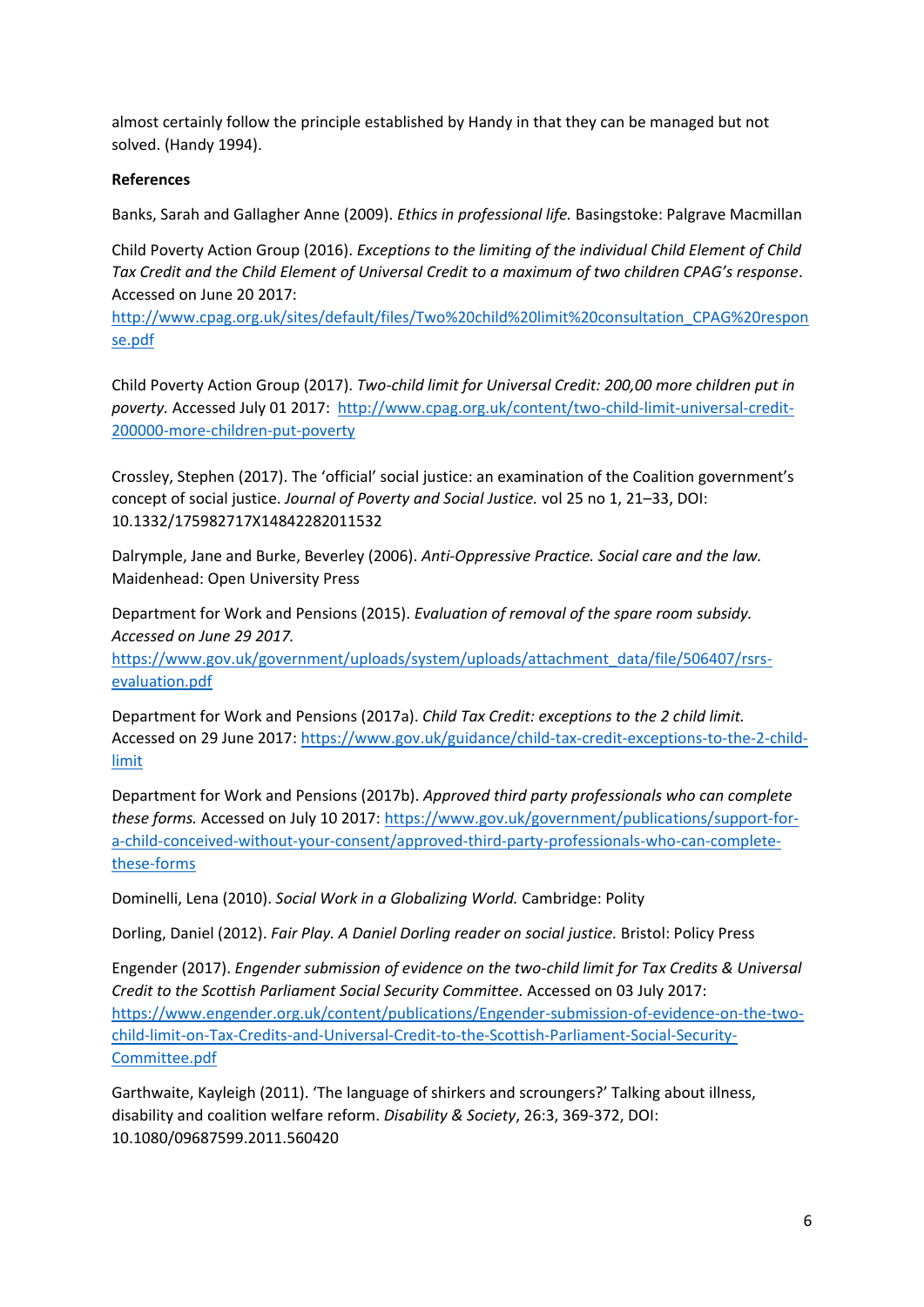HM Government (2016). *Exceptions to the limiting of the individual Child Element of Child Tax Credit and the Child Element of Universal Credit to a maximum of two children. Public consultation.* Acessed on May 20:

2017: [https://www.gov.uk/government/uploads/system/uploads/attachment\\_data/file/561641/exc](https://www.gov.uk/government/uploads/system/uploads/attachment_data/file/561641/exceptions-to-the-limiting-of-the-individual-child-element-of-child-tax-credit-and-the-child-element-of-universal-credit-to-a-maximum-of-2-children.pdf) [eptions-to-the-limiting-of-the-individual-child-element-of-child-tax-credit-and-the-child-element-of](https://www.gov.uk/government/uploads/system/uploads/attachment_data/file/561641/exceptions-to-the-limiting-of-the-individual-child-element-of-child-tax-credit-and-the-child-element-of-universal-credit-to-a-maximum-of-2-children.pdf)[universal-credit-to-a-maximum-of-2-children.pdf](https://www.gov.uk/government/uploads/system/uploads/attachment_data/file/561641/exceptions-to-the-limiting-of-the-individual-child-element-of-child-tax-credit-and-the-child-element-of-universal-credit-to-a-maximum-of-2-children.pdf)

Handy, Charles (1994). *The Age of Paradox.* Massachusetts: Harvard Business School Press.

HM Government (2017). *Consultation response – Exceptions to the limiting of the individual Child Element of Child Tax Credit and the Child Element of Universal Credit to a maximum of two children.* Acccessed on May 20 2017[: http://dera.ioe.ac.uk/28059/2/government-response-to-universal](http://dera.ioe.ac.uk/28059/2/government-response-to-universal-credit-and-child-tax-credit-exceptions-to-the-2-child-limit-consultation.pdf)[credit-and-child-tax-credit-exceptions-to-the-2-child-limit-consultation.pdf](http://dera.ioe.ac.uk/28059/2/government-response-to-universal-credit-and-child-tax-credit-exceptions-to-the-2-child-limit-consultation.pdf)

Hinds, Damian (2017). *The Social Security (Restrictions on Amounts for Children and Qualifying Young persons) Amendment Regulations 2017.* Accessed on July 10 2017: [https://www.gov.uk/government/uploads/system/uploads/attachment\\_data/file/602215/damian](https://www.gov.uk/government/uploads/system/uploads/attachment_data/file/602215/damian-hinds-response-to-ssac-2-child-exceptions.pdf)[hinds-response-to-ssac-2-child-exceptions.pdf](https://www.gov.uk/government/uploads/system/uploads/attachment_data/file/602215/damian-hinds-response-to-ssac-2-child-exceptions.pdf)

Hills, John (2017). *Good times, bad times. The welfare myth of them and us.* Bristol: Policy Press

Institute for Fiscal Studies (2014). *Coping with the cap?* Accessed July 02 2017: <https://www.ifs.org.uk/publications/7482>

Kennedy, Steven, Bate, Alex and Keen, Richard (2017). *The two child limit in tax credits and Universal Credit. House of Commons Library Briefing Paper.* Accessed on July 10 2017: <http://researchbriefings.parliament.uk/ResearchBriefing/Summary/CBP-7935>

Lister, Ruth (2007). Social justice: meanings and politics, *Benefits, 15, 2, 113–25*

Machin, Richard (2017). The two child limit for Universal Credit and Child Tax Credit. *Adviser volume 180.* Accessed July 10 2017: [https://medium.com/adviser/the-two-child-limit-for-universal-credit](https://medium.com/adviser/the-two-child-limit-for-universal-credit-and-child-tax-credit-c5e0eb342738)[and-child-tax-credit-c5e0eb342738](https://medium.com/adviser/the-two-child-limit-for-universal-credit-and-child-tax-credit-c5e0eb342738)

Marshall, Thomas (1972). Value problems of welfare capitalism. *Journal of Social Policy, vol 1, pp 15- 30*

Millar, Carla and Poole Eva (2011). *Ethical Leadership: Global challenges and perspectives.*  Basingstoke: Palgrave Macmillan

O'Connor, James (1973). *The Fiscal Crisis of the State.* New York: St Martin's Press

Patrick, Ruth (2016). Living with and responding to the 'scrounger' narrative in the UK: exploring everyday strategies of acceptance, resistance and reflection. *Journal of Poverty and Social Justice, volume 24, number 3, October 2016, pp 245-259, DOI:10.1332/175982716X14721954314887*

Rawls, John (1999) *A theory of justice*. Oxford: Oxford University Press

Roulstone, Alan (2015). Personal Independence Payments, welfare reform and the shrinking disability category. *Disability and Society.* 30:5, 673-688, DOI: 10.1080/09687599.2015.1021759

Social Mobility Commission (2016). *State of the Nation 2016. Social Mobility in Great Britain.*  Accessed 01 June 2017: